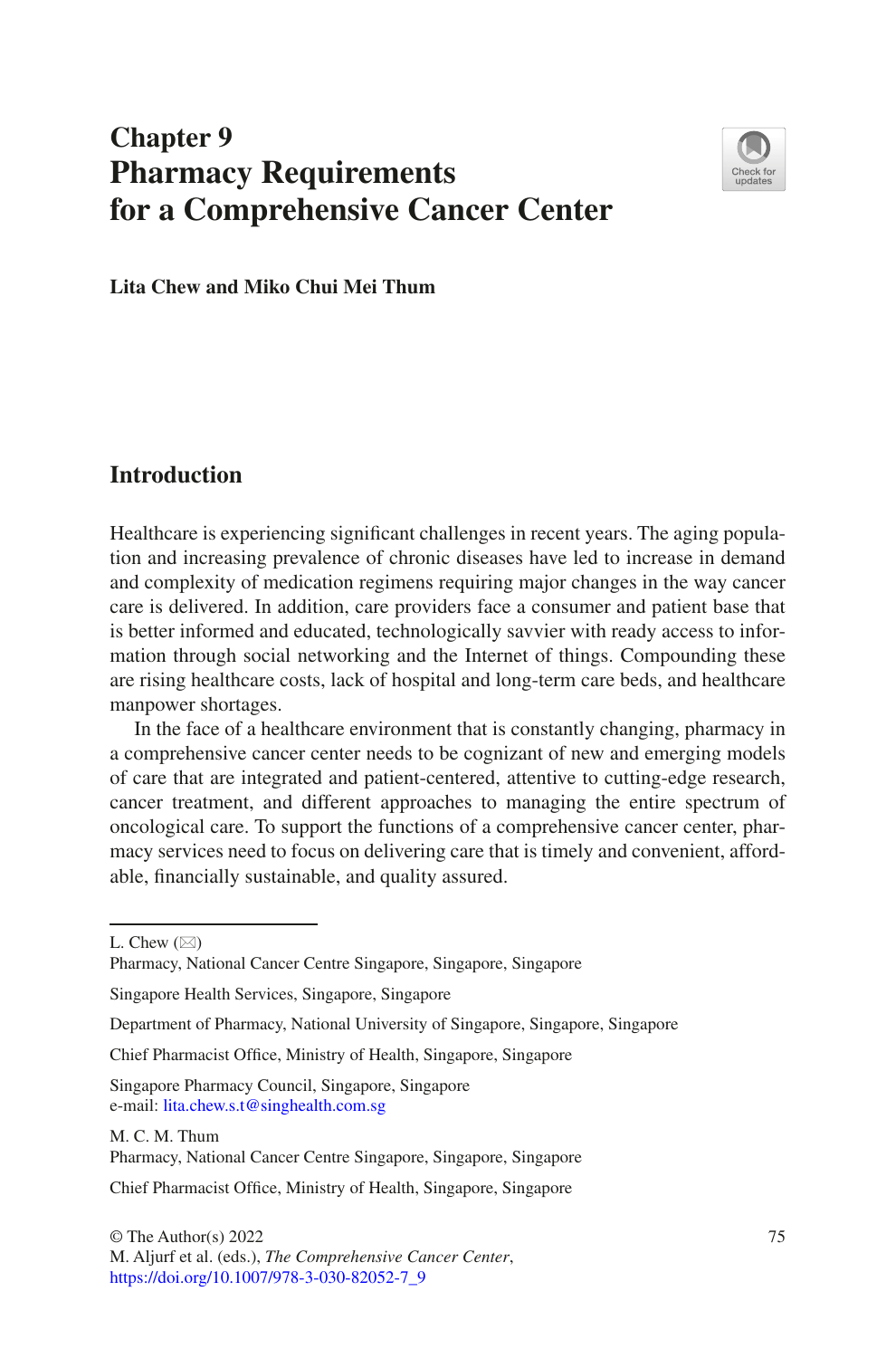The prerequisites to transformation from a brick-and-mortar pharmacy model to a progressive pharmacy is guided by the perspectives of (1) investing in people to attract and retain the best, (2) investing in place to build a future-ready facility, (3) investing in process to create greater value for patients, and producing safe and quality products.

The COVID-19 pandemic has brought numerous challenges to the healthcare system. At the same time, it serves as a timely reminder of the importance of pandemic preparedness, not only to support safe and quality use of medicine but ensuring the availability of medicines for patients where and when they need it, as well as the safety and ability of staff to continue to function and respond to disruptions while ensuring the continuity of care for patients.

## **Investing in People**

At the heart of transformation and provision for comprehensive care is a competent healthcare workforce. Pharmacists, as medication experts, are accountable and responsible for promoting safe and effective medication use. As complex cancer care issues continue to demand a multidisciplinary approach, oncology-trained pharmacist is a vital member of the collaborative care team to improve treatment outcomes. The pharmacy department manpower planning needs to move in tandem with prevailing and future cancer care model. It is imperative that the plan takes into consideration a transdisciplinary, shared decision-making practice model as pharmacists expand scope of practice.

Key considerations important to attract and retain a competent pharmacy workforce (pharmacists and pharmacy support staff) include the following:

(a) *A career structure for progression and advancement framework*

Enhancing professional development and competency of existing pharmacy workforce and attracting high potential recruit is a win-win for both employees and employers. In addition to clinical practice track, inclusion of researcher and educator tracks will aid in developing a pool of pharmacists with matrix career tracks such as clinician-researcher and clinician-educator.

(b) *A competency framework to complement the implementation of proposed career pathways*

Taking reference from national, professional and regulatory bodies, the competency framework enables pharmacy workforce to refect on their practice, identify needs for continuous professional development and acquires new competencies to advance their practice systematically.

A common enabler for workforce transformation in addition to training and development includes but not limited to identifying meaning and purpose, staff engagement, building trust, communication and creating opportunities.

(c) *Manpower and workforce optimization for effective number and skill mix to deliver comprehensive and safe cancer care*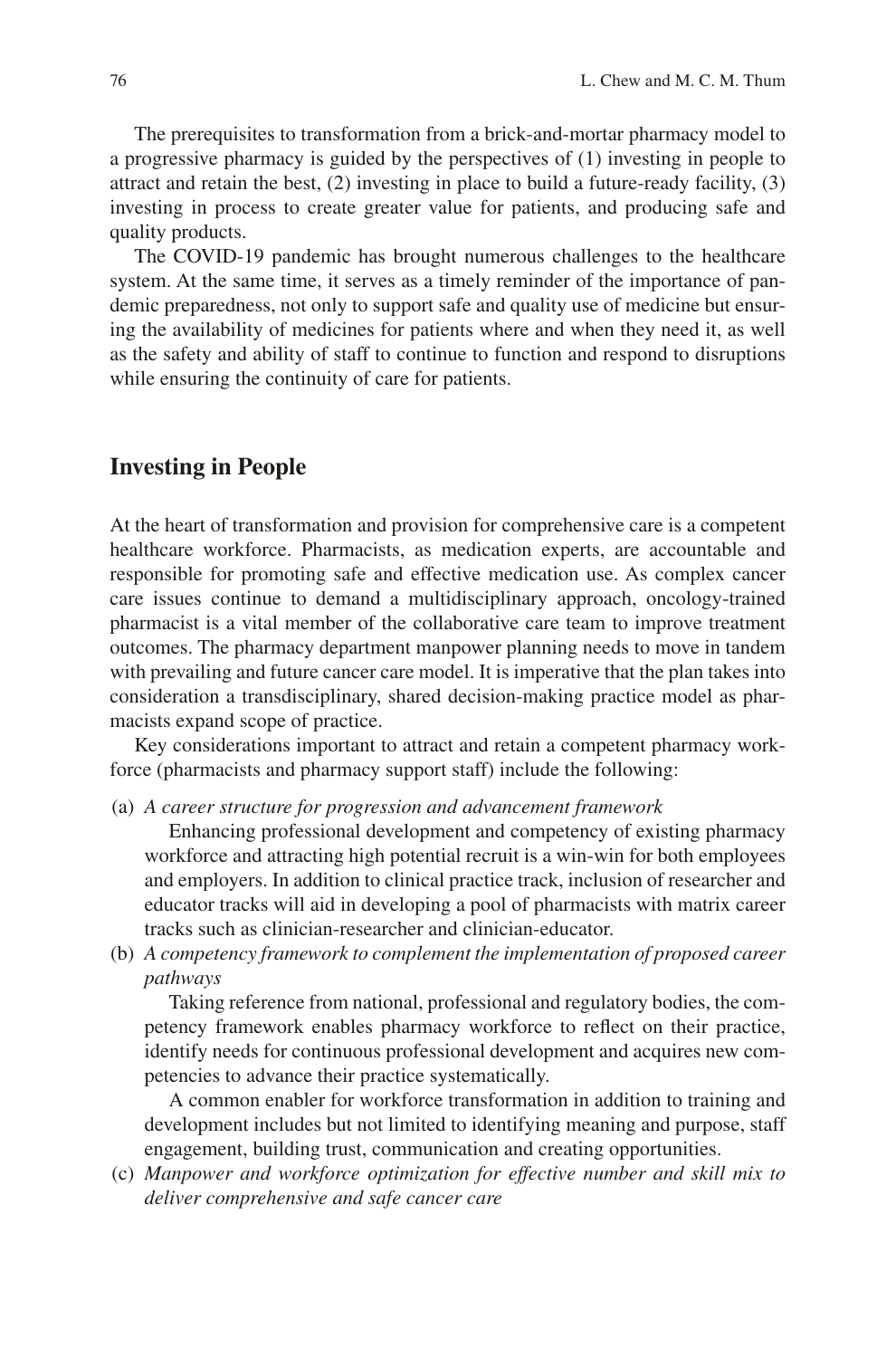When planning, it is important to consider activity level, service demand and variation, patient acuity, staffng norms, staff experience, organisational service and quality indicators and consistency with published best practices.

Pharmacy technicians form an important part of the pharmacy support workforce. The roles of pharmacy technicians have shifted from picking, packing, dispensing and inventory to support niche areas like medication review, medication administration, information technology support (automation, data analytics), clinical trial drug management and tele-pharmacy. A competency framework from entry to advanced practice would be instrumental to provide a structured approach towards development of this workforce in terms of practice, clinical and task specialization.

(d) *Staff benefts and recognitions*

This can come in the form of training grants and scholarships to fund for further studies and residency training, or competitive staff remuneration package that recognizes high potential and performing individuals.

### **Investing in Place**

Oncology pharmacy services in a comprehensive cancer facility go above and beyond needs to build a future-ready facility. Proper space planning for a pharmacy facility can ensure confgurable space when the need arises. COVID-19 pandemic has brought about the creative use of space amidst social distancing requirements. Wherever possible, space reconfigurability, mapping of patient journey, equipment and material fow and processes must be well thought out to ensure workplace continues to support job to be carried out in the most efficient manner.

Key considerations for a future-ready pharmacy in a comprehensive cancer center include the following:

#### (a) *Adopting technology*

Harnessing new technology such as automation, robotic, and RFID technologies to ensure a highly efficient and accurate medication dispensing process has enabled pharmacy workforce to deliver more valued direct patient care activities. The use of automation and robotics requires careful planning, ensuring workfow marries the capabilities of robotics to seek the best outcome of safety and efficiency for the pharmacy. With the increasing complexity in medication regimes, and array of decision-making tools available, it is crucial to ensure that these tools ft into the overall information technology workfow so that these systems fulfll the purported benefts.

The use of artificial intelligence (AI) can inform patient load and flow, thereby allowing workforce planning and optimization. On the clinical front, use of AI to predict patient response or adverse reactions to a drug is not a faroff reality. Pharmacies must be ready to embrace the wealth of data and turn them into meaningful information to inform practice.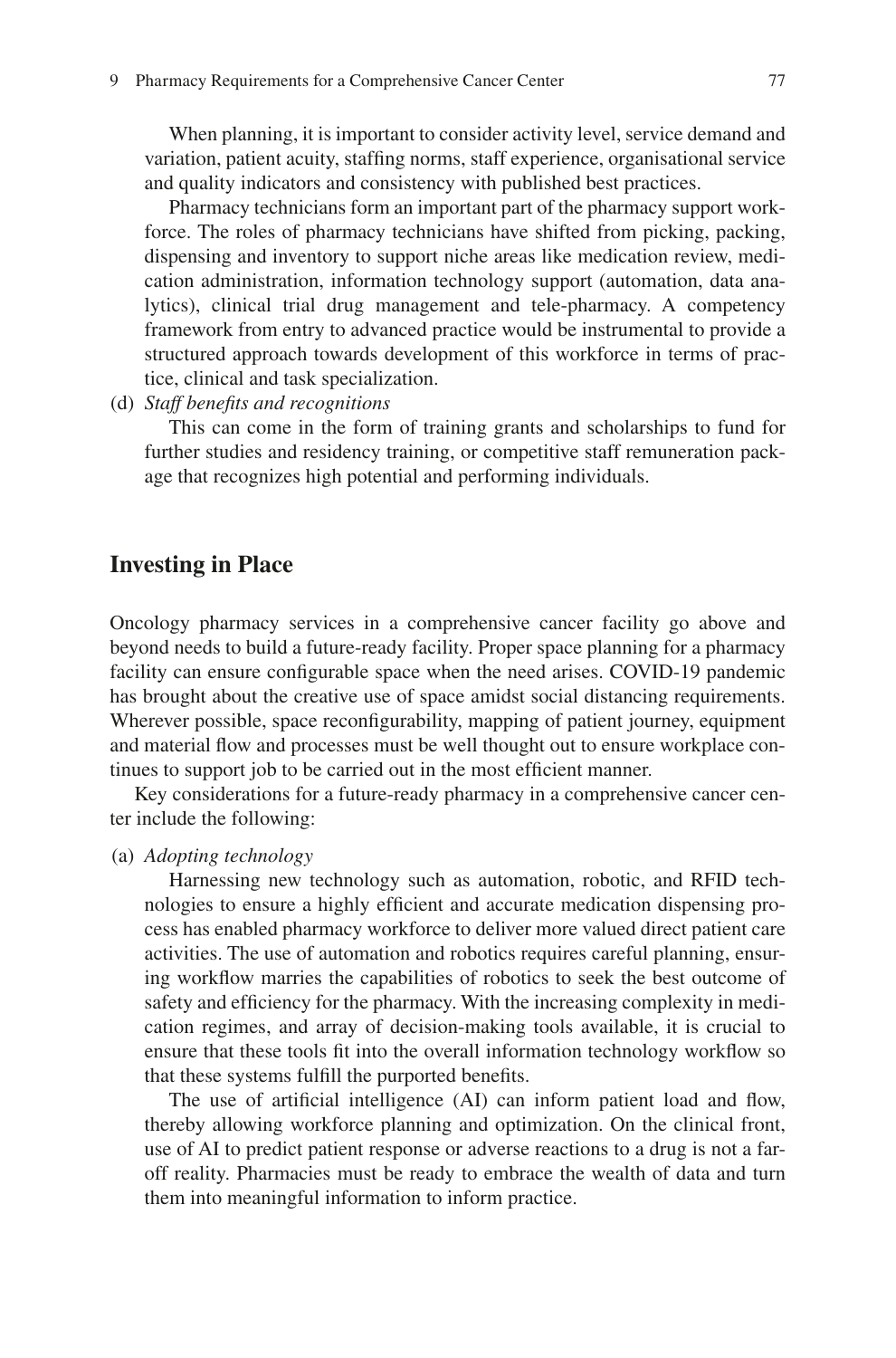(b) *Good Manufacturing Practice (GMP)*

Sterile compounding is an integral component of a cancer center pharmacy. Quality assurance and control is paramount to ensure that cancer patients receive the right drug in the right dose, at the right time and with right vehicle and container. GMP in the pharmacy laboratory accords patients and providers of sterile compounded products a seal of quality assurance. Fatal incidents have been reported worldwide (e.g. lack of vigilant decision-making process and anticipatory models with programs to prevent errors, disaster and crisis in the New England Compounding Centre leading to fatalities from meningitis from tainted sterile products) [\[1](#page-7-0)]. The hub-and-spoke model for sterile compounding in Singapore leveraged on the principles of quality assurance and effciency to provide the nation with cost-effective and quality sterile products [[2\]](#page-7-1). It is of tactical importance that a comprehensive cancer center pharmacy laboratory becomes a GMP-certifed hub.

(c) *Business continuity planning (BCP)*

Identifying risks that has high impact on the business operations is the initial step in formulating the BCP plan. Critical operations and functions that need to be continued are then identifed and prioritized [[3\]](#page-8-0) . Communicating the plan to key stakeholders is important. A BCP plan once developed and implemented needs to be maintained. Constant drills and refnement should be in place to keep up with the changes in practice.

## **Investing in Process and New Models of Care**

Processes bring people and place together. The aim of achieving optimum process in pharmacy is to deliver seamless integration of pharmacy services into the patient's cancer journey. Pharmacy needs to lead in the medication management process. Organizations with foresight, agility, and resilience recognize the need to continually improve their processes to meet the needs of the changing healthcare landscape and their patients. Research forms the backbone of a comprehensive cancer center. Pharmacy involvement in the new models of care needs to embrace bench to bedside research, including novel therapies (drugs, biologics, and medical devices) and survivorship. The latter is of increasing focus as screening and treatment modalities sees shifting demographics and increased cure options.

Key considerations in process management and improvement include:

(a) *Medication use and procurement*

A good medication management system supports appropriate and judicious use of drugs. Rapid reviews using health technology assessment methodologies are useful tools for presenting evidence-based reviews and expert opinion for decision making. Drug utilization evaluation that assesses the appropriateness of drug use can provide timely feedback and presents evidence for rectifcation.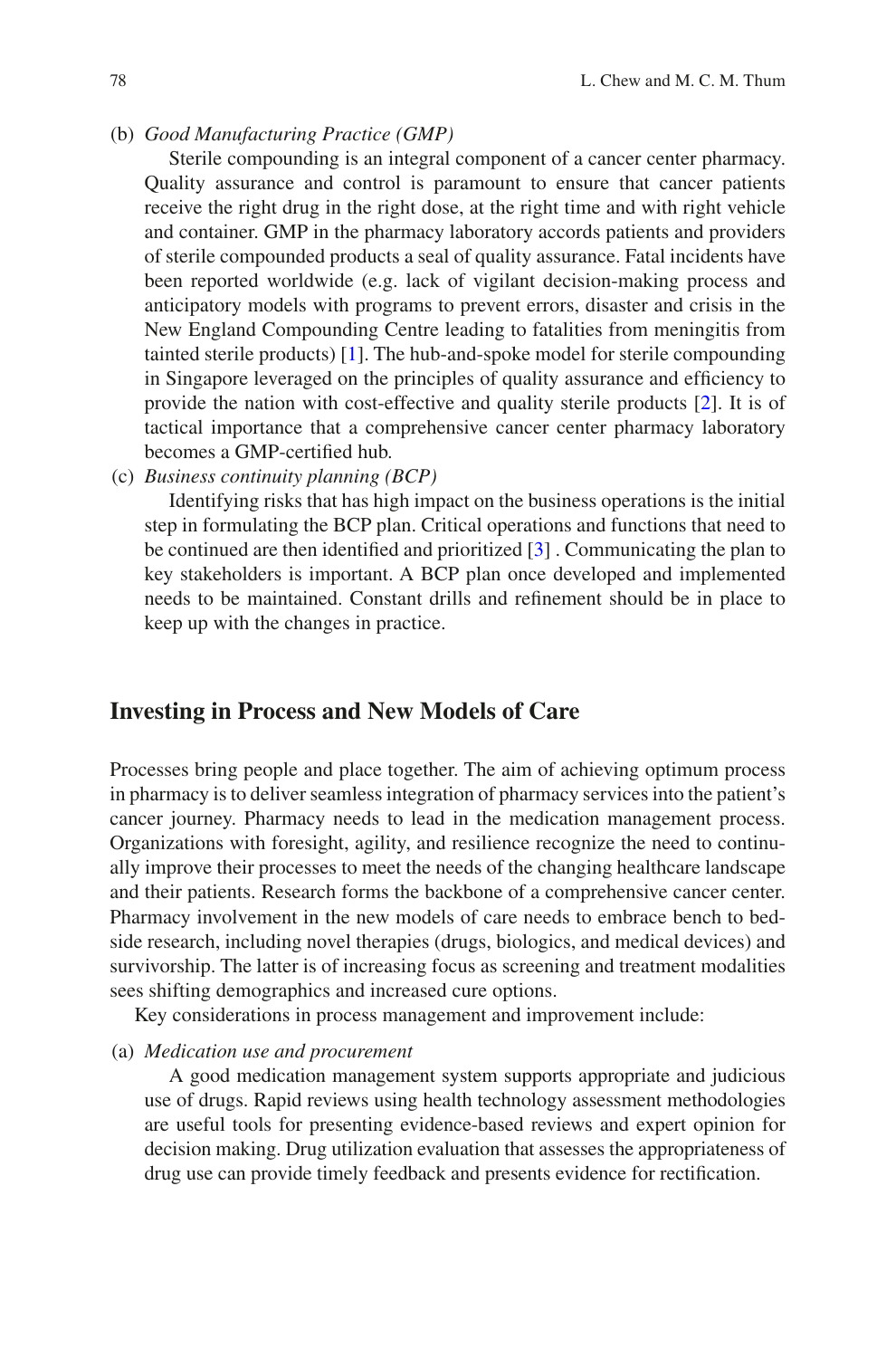To help facilitate the safe, effective, and timely administration of innovative therapies to cancer patients, it will be important for pharmacy to collaborate with clinicians, researchers, educators, and administrators to develop policy and procedure pertaining to approval for access, evidence-based guidance, work instructions, and educational materials for these therapeutics.

Procurement becomes more complicated as cancer care becomes increasingly more individualized and complex with precision medicine and novel treatments, including but not limited to CAR T-cell therapy, novel immunotherapies, and gene targeting approaches.

Similarly, for access to generic drugs and biosimilars, pharmaceutical procurement expertise is needed to ensure timely and relevant input into procurement of generic drugs and biosimilar choices. Fulflment of contracts, negotiation, and lock-in of preferential drug pricing are other important functions of procurement.

(b) *Medication supply*

From the ordering to administration of medications, numerous processes are involved before medication is supplied. These processes must be engineered and constantly reviewed to ensure effective communication between all parties involved. Strict standards should be set for ordering, preparing, dispensing, administration, handling, and storage of chemotherapy to ensure all important elements are addressed [[4\]](#page-8-1).

Presently, home delivery of oral chemotherapy drugs presents an attractive option for patients' convenience, avoids overcrowding in pharmacies, and facilitates round-the-clock access. Patients can wait in the comfort of their homes/ offces where the medications will be delivered. Other supply alternatives include express pickup at designated dispensing sites and secure lockers for patients who do not want home delivery option.

(c) *Administration*

There has been increasing focus on delivering care that is centered on the needs and preferences of patients, administered in the most clinically appropriate and convenient settings for patients. Home and community administration of chemotherapy have been made possible with the availability of subcutaneous dosage forms and smart ambulatory infusion devices. A clear set of service guidance and criteria involving multi-stakeholders, including but not limited to clinicians, nursing, clinic operation and business offce, need to be established for pharmacy to support the care model.

(d) *Monitoring*

With mobile applications that supports tele-consult, patient-reported outcomes and patient-reported experience, oncology pharmacists can help patients to achieve better medication adherence and monitoring of adverse effects arising from treatment. Research looking at mobile application-based monitoring and intervention, and factors that affect oral chemotherapy adherence, can help to improve medication use process for cancer patients [[5\]](#page-8-2).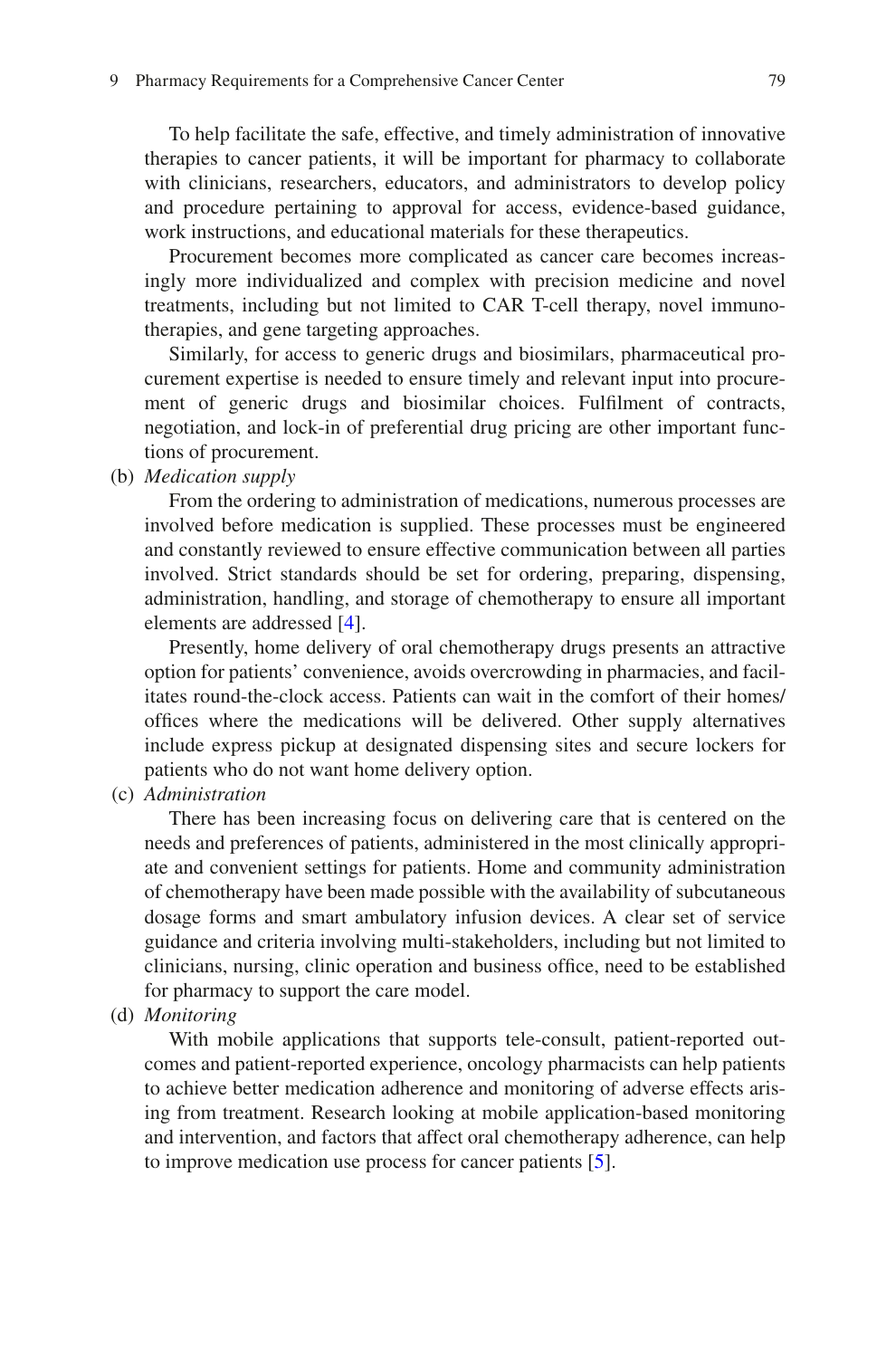#### (e) *Community partnership for cancer education and survivorship*

Pharmacy can support patient and caregiver engagement through development of online patient information leafets, patient counselling, medication therapy management clinics, tele-pharmacy, and public education seminars.

According to the National Cancer Institute, survivorship starts from the time of diagnosis to the end of life, focusing on the health and well-being of a person with cancer including the physical, mental, emotional, social and fnancial effects of cancer [\[6](#page-8-3)]. Pharmacy can support survivorship initiatives through patient education, pharmacy and nurse-led survivorship programs or clinics, as well as partnering with community pharmacies to support the physical effects of cancer such as nutrition, prosthesis, stoma and dressing supplies.

(f) *Resource optimization*

Pharmacy must work within allocated resources to achieve desired outcomes. Through utilization of visual stream mapping and data analytics to guide day-to-day activities and its variation, for example in chemotherapy scheduling, staff rostering, and medication fulflment, pharmacy will have the capability to balance and optimize available resources with service demand.

(g) *Quality improvement*

Continuous quality improvement must be embedded into the culture of a future-proof pharmacy. Process improvements can range from small changes in workflow to improve efficiency, to impacting patients' experience in the cancer care journey. Embracing the concept of Kaizen is a good start. It involves applying 'process-oriented thinking', 'plan-do-study-check-act' and 'standardizedo-check-act cycles' approaches, speaking with data, embracing quality-frst and focusing on the customer [[7\]](#page-8-4). New processes are also subjected to failure mode effect analysis to identify risk and develop mitigation strategies. Investing in process improvement requires a proactive and concerted effort by staff at all levels. It is important to raise issues promptly and seek timely support for resolution.

## **Building a Sustainable Pharmacy**

From terrorist attacks and cyber threats to hurricane, riots, and pandemic, disrupters abound. Technological disrupters such as the Internet, social media, and AI are also changing the fabric of society. While future events may not take same form, they will require a deliberate effort from organization to navigate with agility and effectively.

Key considerations in building a sustainable pharmacy include:

(a) *Self-sustainability*

The pandemic has highlighted the importance of diverse supply chains. Establishing emergency drug formularies and resolving drug shortages has become a priority in these times. Strong collaborations with the governmental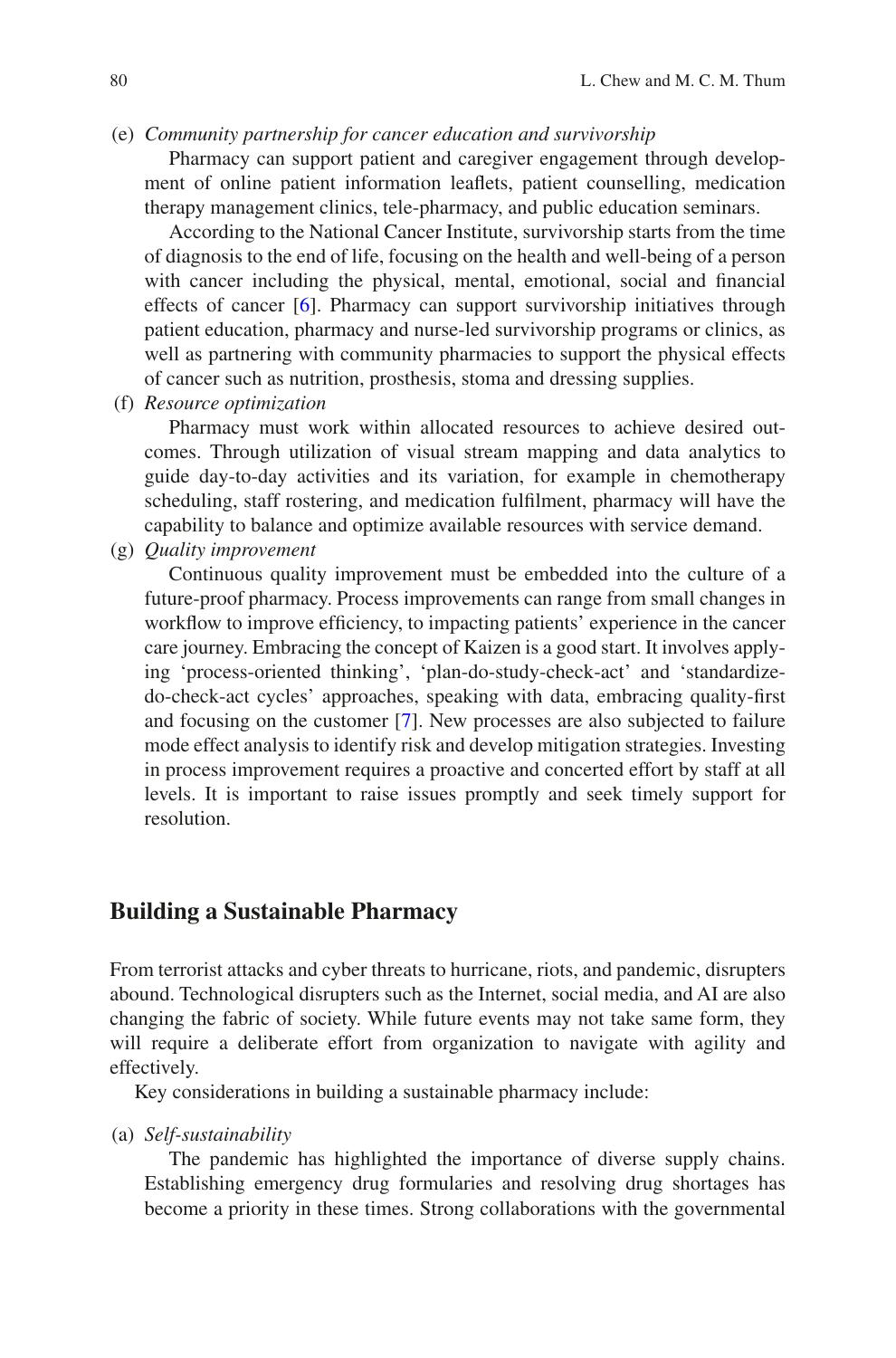agencies and establishing networks to ensure adequacy of essential medications must complement rational stockpiling and stock rotation to achieve national drug supply objectives. Methods of drug savings through centralized compounding can and should be explored.

Pharmacy ought to support different models of care and work together with other care providers to provide remote pharmacy services through telemedicine and home delivery when the need arises. Empowering patients for self-care and fagging issues to pharmacists and healthcare professionals allows patients to be more involved in their own care, allowing healthcare professionals' limited resources to be used in the most value-added tasks.

Staff well-being, as well as education and training, plays an important role towards self-sustenance. Staff must now cope with disruptions brought about by technological advances as well as new working norms brought about by pandemic. Mental health and staff well-being are thus integral factors to build a sustainable workforce. The pandemic has also changed the delivery of education, and training and new modalities must be explored to ensure staff are upskilled and remain relevant and always ready.

Societal changes and demographic shifts necessitate the adoption of technology, including mobile applications, AI-enabled medication support, robotics, and automation, to sustain pharmacy services and delivery of pharmaceutical care in peace time and during disruption.

(b) *Environmental sustainability*

Interventions for a greener pharmacy include the adoption of a wide array of environmentally friendly activities ranging from facility to practice. Energysaving ventilation, water, and lighting practices should be encouraged in the facility. The energy consumption of equipment and automation should form part of the evaluation criteria in the procurement process. Proactive scheduling of replacement of older equipment with newer and energy-saving ones should form part of the equipment management process. Pharmacy must strive to encourage recycling, reduce the use of paper through adoption of electronic systems, and decrease reliance on plastics. This will save running costs in the long term and decrease the carbon footprint from these day-to-day activities.

On the practice front, interventions include reducing imprudent prescribing, which can result in stockpiling, improper storage, and irresponsible disposal with the consequences of poisonings, pollution, and wasted healthcare resources [\[8](#page-8-5)]. Patient education becomes important to prevent adherence problems arising from lack of understanding of drugs and their side effects and thus wastage of medications. Stockpiling of medications at home should be discouraged through medication reviews and counselling.

Patient education on proper medication disposal, in particular, cancer and targeted therapies, should be part of the patient journey. Pain medications like fentanyl patches can also lead to issues of drug abuse and harm through inadvertent exposure if not disposed properly. Pharmacists are in the prime position to provide advice on the proper handling and disposal of these medications as well as to provide support for proper disposal.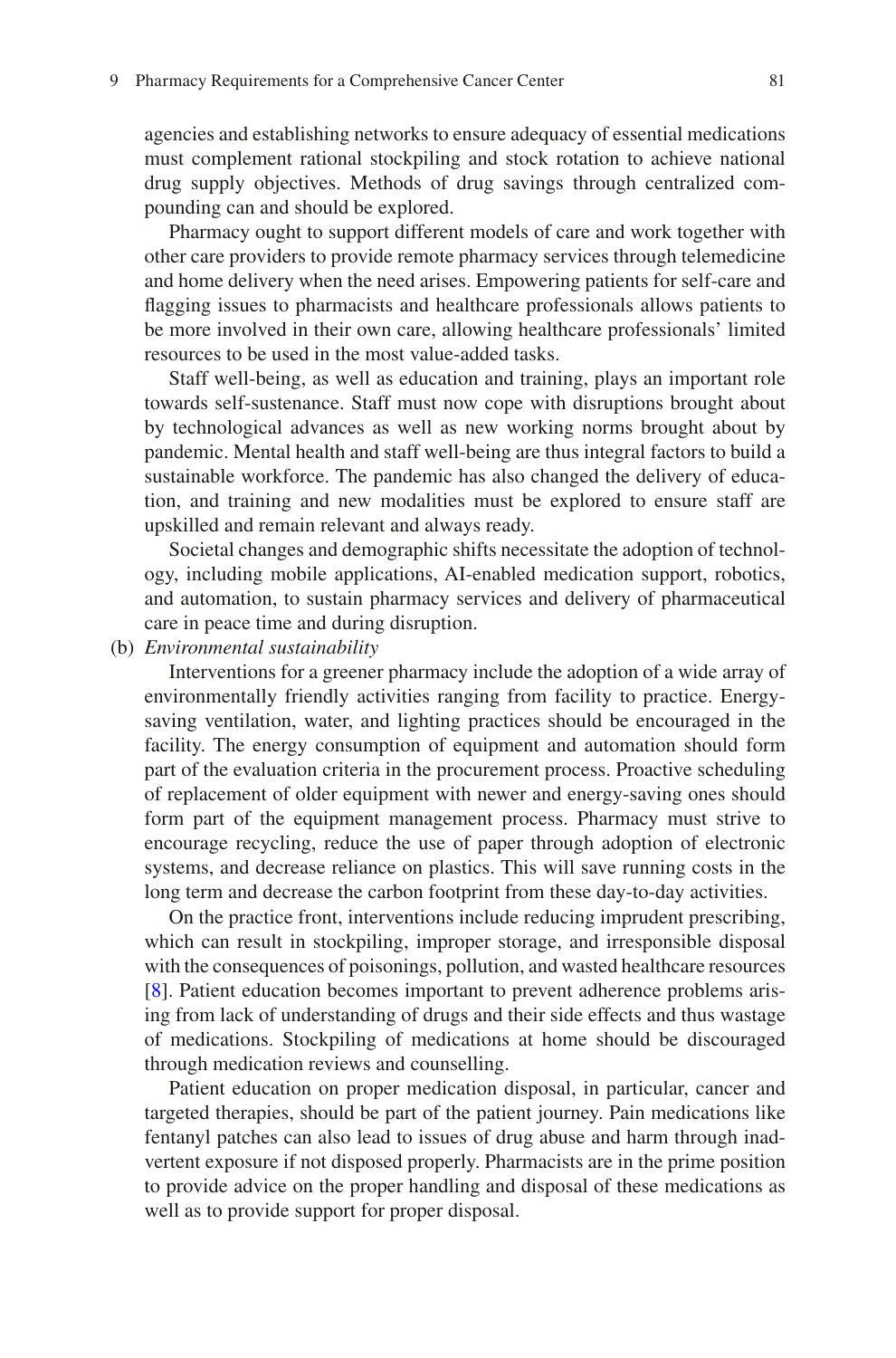#### (c) *Financial sustainability*

It is challenging to achieve the right balance across the key priorities of effciency, safety, quality, accessibility and affordability. To achieve effciency, safety and quality, pharmacy needs to invest more resources and inject technology in the overall medication management and use. To make accessible innovative and novel therapeutics to patients, pharmacy needs to have sufficient drug budget to procure, while affordability remains questionable depending on who is paying for the costs of treatments. Therefore, an important consideration that underpins these priorities is fnancial sustainability.

Health technology assessment is an important capability to have, grow and apply in pharmacy, so that new treatments, technologies, and drugs can be evaluated, and judicious decision can be made for availability and access. Given the rapid medical advances, this can help to avoid unnecessary expenditure on new and unproven, or less effective treatment.

## **Conclusion**

Pharmacy in a comprehensive cancer center must be geared to provide comprehensive pharmacy services to a diverse population of cancer patients. The pharmacy workforce consisting of oncology specialty trained pharmacists, generalist pharmacists, pharmacy technicians, administrators, and other support personnel is competent and committed to clinical excellence, continuous process improvement, and innovation in pharmacy practice.

Investment in a modernized pharmacy will lead to improve safety, efficiency, and effectiveness in medication management, distribution, handling of hazardous drugs, and advancement in practice model.

Given the likely increase in demand for cancer care, new therapeutics and the complexity of cancer treatment, it is apparent that high-quality care for cancer patients will require an end-to-end medication use process that is robust and cost-effective, while also helping patients access pharmaceutical care when and where is needed.

Building to last should be the long-term strategic view for a sustainable pharmacy practice model. The need to be nimble and responsive to changes, recognize the need to be innovative and develop new solutions, being eco-conscious and prudence in spending are key ingredients toward better, faster, safer, and enduring pharmacy for the patients we serve.

## **References**

- <span id="page-7-0"></span>1. Olaniran BA, Scholl JC. New England Compounding Center Meningitis Outbreak: a compounding public health crisis. J Risk Anal Cris Resp. 2014;4(1):34–42.
- <span id="page-7-1"></span>2. Ministry of Health Singapore. National Pharmacy Strategy. [https://www.moh.gov.sg/hpp/phar](https://www.moh.gov.sg/hpp/pharmacists/national-pharmacy-strategy)[macists/national-pharmacy-strategy](https://www.moh.gov.sg/hpp/pharmacists/national-pharmacy-strategy). Accessed 11 Sept 2020.